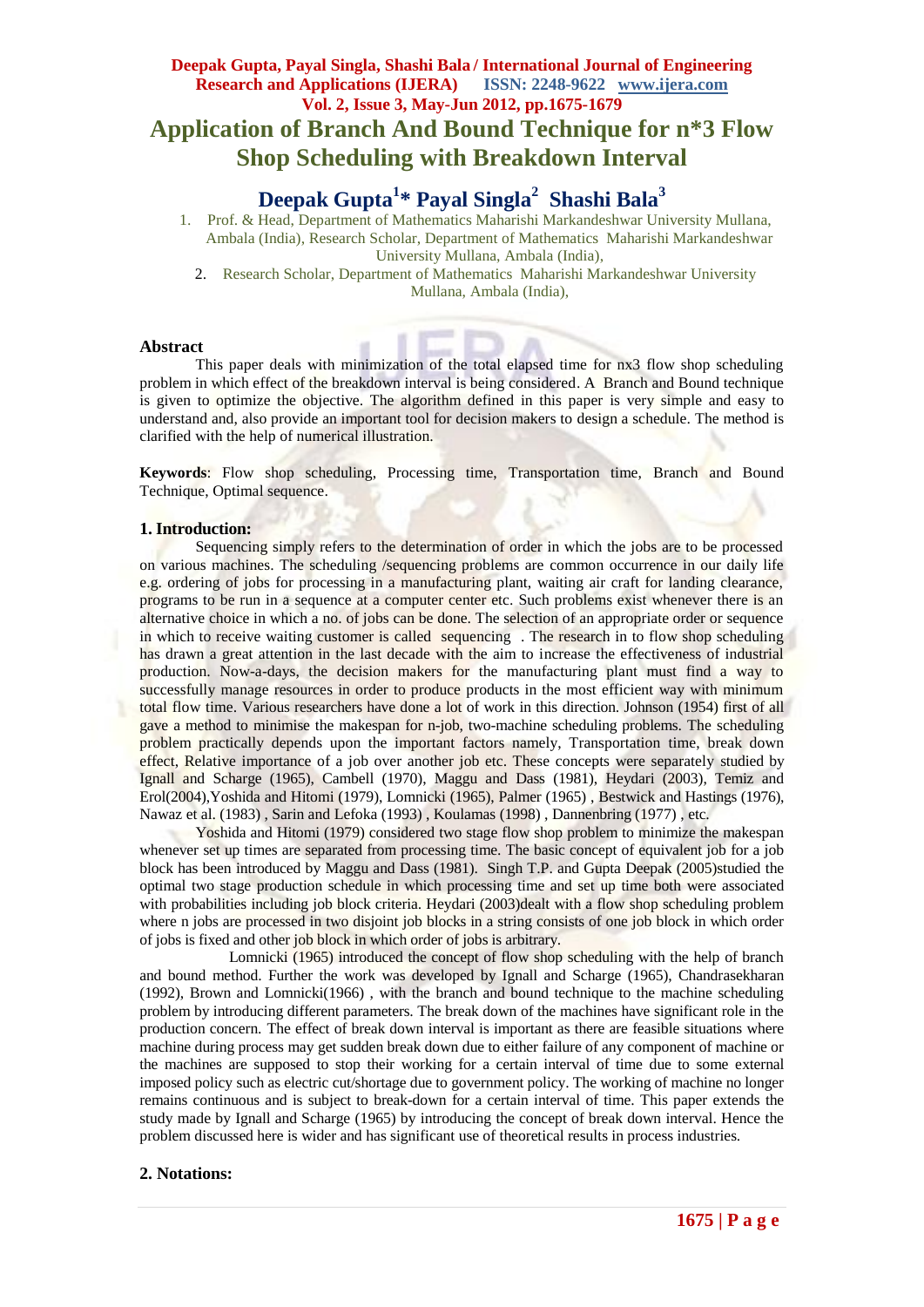We are given n jobs to be processed on three stage flowshop scheduling problem and we have used the following notations:

- $A_i$ : Processing time for job i on machine A
- $B_i$ : Processing time for job i on machine B
- : Processing time for job i on machine C
- $\begin{array}{c} C_i \\ C_{ij} \end{array}$ : Completion time for job i on machines A, B and C
- $\mathbf{S}_k$  L : Sequence using johnson's algorithm
- Length of break down interval.
- $J_r$ : Partial schedule of r scheduled jobs
- $J_{r'}$  : The set of remaining (n-r) free jobs

#### **3. Mathematical Development:**

Consider n jobs say i=1, 2, 3 ... n are processed on three machines A, B & C in the order ABC. A job i  $(i=1,2,3...n)$  has processing time  $A_i$ ,  $B_i \& C_i$  on each machine respectively, assuming their respective probabilities  $p_i$ ,  $q_i \& r_i$  such that  $0 \leq p_i \leq 1$ ,  $\Sigma p_i = 1$ ,  $0 \leq q_i \leq 1$ ,  $\Sigma q_i = 1$ ,  $0 \leq r_i \leq 1$ ,  $\Sigma r_i = 1$ . The mathematical model of the problem in matrix form can be stated as :

|                |                           | Machine C                      |
|----------------|---------------------------|--------------------------------|
|                |                           |                                |
| A1             | $B_1$                     | $C_1$                          |
| $\mathrm{A}_2$ |                           | $\overline{C}_2$               |
| A3             | $B_3$                     | $C_3$                          |
|                | $B_4$                     | $\overline{\text{C}}_{4}$      |
|                | ---                       |                                |
|                | $\mathbf{B}_{\mathbf{n}}$ | $C_{n}$                        |
|                |                           | Machine A   Machine B<br>$B_2$ |

#### Tableau – 1

Our objective is to obtain the optimal schedule of all jobs which minimize the total elapsed time whenever the effect of break down interval  $(a, b)$  is given, using branch and bound technique.

#### **4. Algorithm:**

*Step1:* Calculate

Step 1: Calculate  
\n(i) 
$$
g_1 = t(J_r, 1) + \sum_{i \in J'_r} A_i + \min_{i \in J'_r} (B_i + C_i)
$$
  
\n(ii)  $g_2 = t(J_r, 2) + \sum_{i \in J'_r} B_i + \min_{i \in J'_r} (C_i)$ 

(iii)  $g_{3} = t(J_r, 3) + \sum C_i$ *r*  $i \in j$  $\in j'$  $+\sum$ 

#### *Step 2*: Calculate

 $g = max [g<sub>1</sub>, g<sub>2</sub>, g<sub>3</sub>]$  We evaluate g first for the n classes of permutations, i.e. for these starting with 1, 2, 3………n respectively, having labelled the appropriate vertices of the scheduling tree by these values.

*Step 3*: Now explore the vertex with lowest label. Evaluate g for the  $(n-1)$  subclasses starting with this vertex and again concentrate on the lowest label vertex. Continuing this way, until we reach at the end of the tree represented by two single permutations, for which we evaluate the total work duration. Thus we get the optimal schedule of the jobs.

*Step 4*: Prepare in-out table for the optimal sequence obtained in step 4 and read the effect of break down interval (a, b) on different jobs.

*Step 5*: Form a modified problem with processing times  $A'_i$ ,  $B'_i$ ,  $C'_i$  on machines A, B & C respectively. If the break down interval (a, b) has effect on job i then

 $A'_{i} = A_{i} + L$ ,  $B'_{i} = B_{i} + L$  and  $C'_{i} = C_{i} + L$  where  $L = b - a$ , the length of the break down interval.

If the break down interval (a, b) has no effect on job i then  $A' = A_i$ ,  $B' = B_i$  and  $C' = C_i$ 

*Step 6***:** Repeat the procedure to get the optimal sequence for the modified scheduling problem using step1 to step 3. Compute the in-out table and get the minimum total elapsed time.

#### **5. Numerical Example:**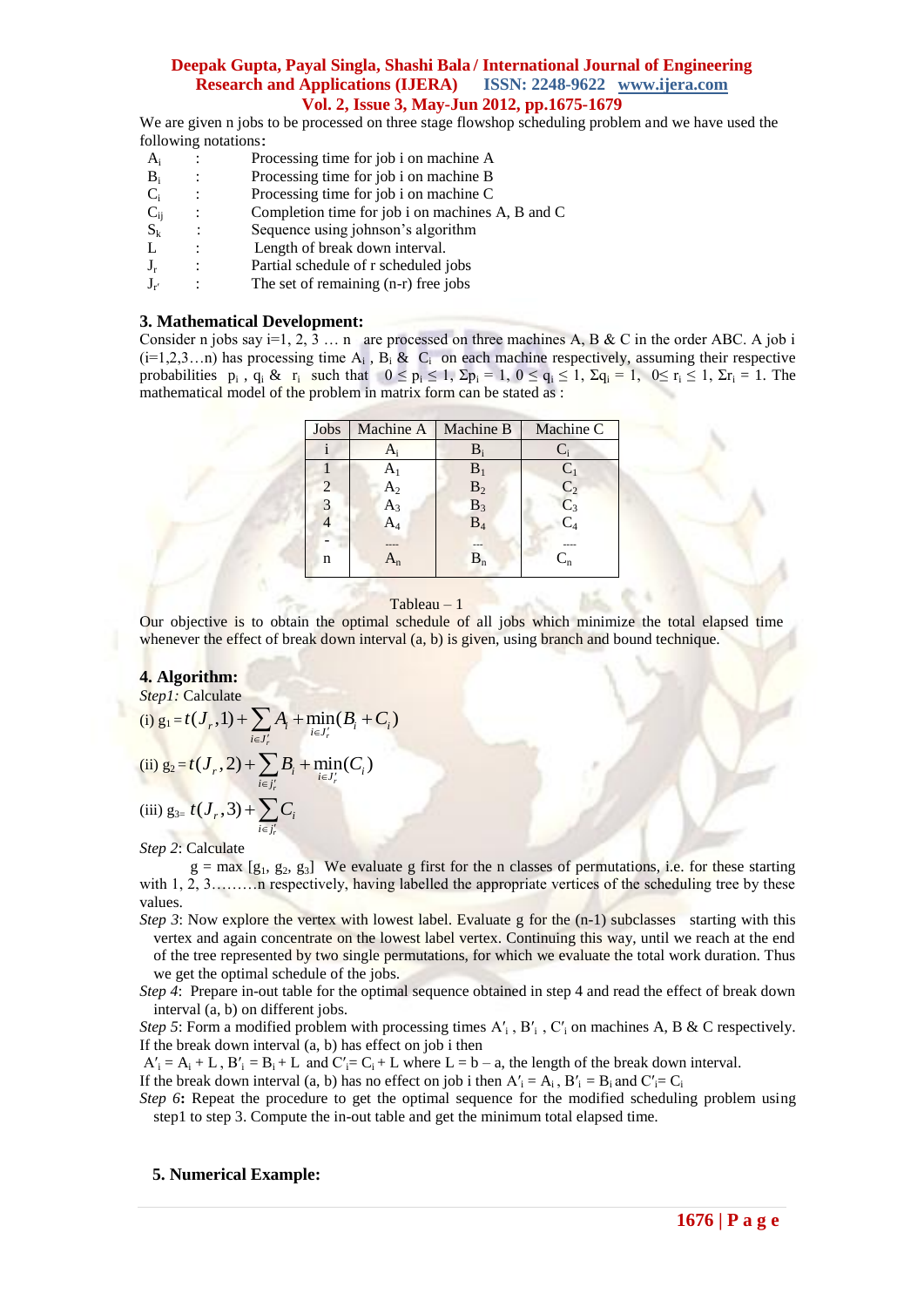Consider 5 jobs 3 machine flow shop problem. processing time of the jobs on each machine is given. Our objective is to obtain the optimal schedule of all jobs which minimize the total elapsed time whenever the effect of break down interval  $(25, 35)$  is given.

| Jobs           | Machine A | Machine B | Machine C |
|----------------|-----------|-----------|-----------|
| 1              | $A_i$     | $B_i$     | $C_i$     |
|                | 15        | 20        | 16        |
| $\overline{2}$ | 25        | 10        | 5         |
| 3              | 10        | 12        | 12        |
|                | 18        | 15        | 18        |
| 5              | 16        | 25        |           |
|                |           |           |           |

Tableau – 2

*Solution: Step1*: Calculate

Step1: Calculate  
\n(i) 
$$
g_1 = t(J_r, 1) + \sum_{i \in J'_r} A_i + \min_{i \in J'_r} (B_i + C_i)
$$
  
\n(ii)  $g_2 = t(J_r, 2) + \sum_{i \in J'_r} B_i + \min_{i \in J'_r} (C_i)$ 

(iii) 
$$
g_{3} = t(J_r, 3) + \sum_{i \in J'_r} C_i
$$

For  $J_1 = (1)$ . Then  $J'(1) = \{2,3,4\}$ , we get

 $g_1 = 43$ ,  $g_2 = 37$  &  $g_3 = 43$  and  $g = max(g_1, g_2, g_3) = 43$ similarly, we have LB(2)= 51 LB(3)=  $52$  LB(4)=  $58$ *Step 2 & 3:* Now branch from  $J_1 = (1)$ . Take  $J_2 = (12)$ . Then  $J'_2$ ={3,4} and LB(12) = 51

Proceeding in this way, we obtain lower bound values on the completion time on machine C as shown in the tableau- 3

*Step 4* : Therefore the sequence  $S_1$  is 1-3-4-2 and the corresponding in-out table and checking the effect of break down interval (25, 35) on sequence  $S_1$  is as in tableau-4:

*Step 5***:** The modified problem after the effect of break down interval (25,35) with processing times  $A'$ <sub>i</sub>,  $B'$ <sub>i</sub> and  $C'$ <sub>i</sub> on machines A, B & C respectively is as in tableau-5:

*Step 6***:** Now, on repeating the procedure to get the optimal sequence for the modified scheduling problem using step 1 to step 3, we obtain lower bound values on the completion time on machine C as shown in the tableau- 6

we have get the sequence  $S_2$ : 3-1-4-5-2. Compute the in-out table for  $S_2$  and get the minimum total elapsed time as in tableau-7.

Hence the total elapsed time of the given problem is 120 units.

#### **References :**

- [1] Brown, A.P.G. and Lomnicki, Z.A. (1966**)**, "Some applications of the branch and bound algorithm to the machine scheduling problem", Operational Research Quarterly, Vol. 17, pp.173-182.
- [2] Bestwick, P.F. and Hastings, N.A.J. (1976), "A new bound for machine scheduling", Operational Research Quarterly, Vol. 27, pp.479-490.
- [3] Campbell, H.G., Dudek, R.A. and Smith, M.L. (1970), "A heuristic algorithm for the n-job, m-machine sequencing problem", Management Science, Vol. 16, pp.630-637
- [4] Chander Shekharan, K, Rajendra, Deepak Chanderi (1992), "An efficient heuristic approach to the scheduling of jobs in a flow shop", European Journal of Operation Research 61, 318- 325.
- [5] Dannenbring, D.G. (1977) ,"An evaluation of flowshop sequencing heuristics", Management Science, Vol. 23, No. 11, pp.1174-1182.
- [6] Heydari (2003), "On flow shop scheduling problem with processing of jobs in a string of disjoint job blocks: fixed order jobs and arbitrary order jobs", JISSOR , Vol. XXIV , pp 1- 4.
- [7] Ignall, E. and Schrage, L. (1965), "Application of the branch-and-bound technique to some flowshop scheduling problems", Operations Research, Vol. 13, pp.400-412.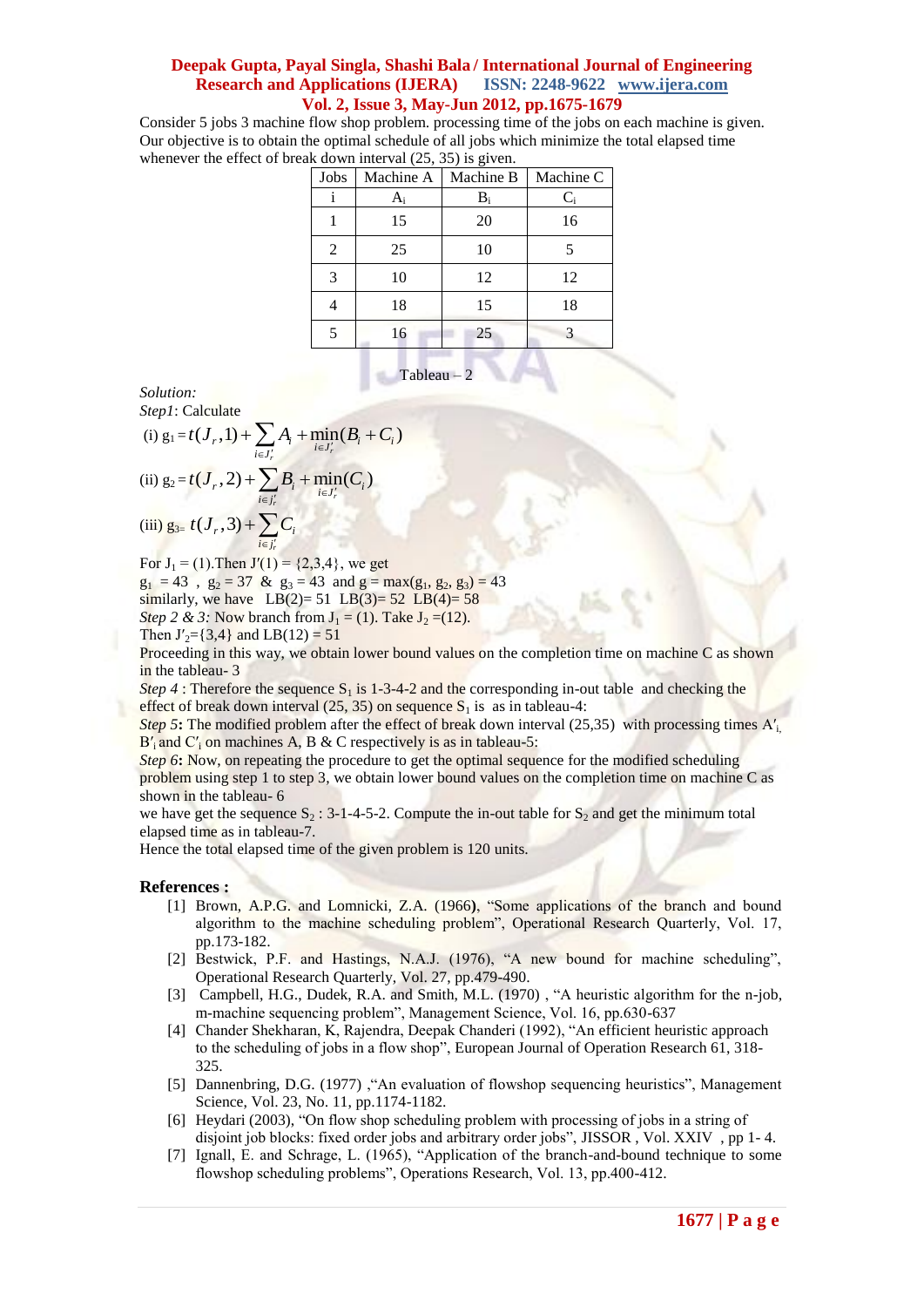- [8] Johnson S. M. (1954), "Optimal two and three stage production schedule with set up times included". Nay Res Log Quart Vol 1, pp 61-68
- [9] Koulamas, C. (1998), "A new constructive heuristic for the flowshop scheduling problem", European Journal of Operations Research', Vol. 105, pp.66-71.
- [10] Lomnicki, Z.A. (1965), "A branch-and-bound algorithm for the exact solution of the threemachine scheduling problem", Operational Research Quarterly, Vol. 16, pp.89-100.
- [11]Maggu & Das (1981), "On n x 2 sequencing problem with transportation time of jobs*"*, Pure and Applied Mathematika Sciences, 12-16**.**
- [12]Nawaz M., Enscore Jr., E.E. and Ham, I. (1983**)** , "A heuristic algorithm for the m-machine njob flowshop sequencing problem", OMEGA International Journal of Management Science, Vol. 11, pp.91-95.
- [13]Palmer, D.S.(1965**)**, "Sequencing jobs through a multi-stage process in the minimum total time - a quick method of obtaining a near-optimum", Operational Research Quarterly, Vol. 16,No. 1, pp.101-107.
- [14]Singh, T.P., K, Rajindra & Gupta Deepak (2005**)**, "Optimal three stage production schedule the processing time and set up times associated with probabilities including job block criteria", Proceeding of National Conference FACM- (2005), pp 463-470.
- [15]Sarin, S. and Lefoka, M. (1993**)**, "Scheduling heuristics for the n-job, m-machine flowshop", OMEGA, Vol. 21, pp.229-234.
- [16]Temiz Izzettin and Serpil Erol(2004), "Fuzzy branch and bound algorithm for flow shop scheduling", Journal of Intelligent Manufacturing, Vol.15, pp.449-454.
- [17]Yoshida and Hitomi (1979), "Optimal two stage production scheduling with set up times separated",AIIETransactions. Vol. II.pp 261-263**.**

Table 3: lower bounds for respective jobs are as in tableau-3:

Table 4: In-out table and checking the effect of break down interval (20, 30) on sequence  $S_1$  is as in tableau-4:

|                |                     |                     |                     |                                                     | Node Jr                         | LB(Jr)                         |
|----------------|---------------------|---------------------|---------------------|-----------------------------------------------------|---------------------------------|--------------------------------|
| Job<br>I       | Machine A<br>In-out | Machine B<br>In-out | Machine C<br>In-out |                                                     | (1)<br>(2)<br>(3)<br>(4)<br>(5) | 100<br>110<br>99<br>103<br>103 |
| $\overline{3}$ | $0 - 10$            | $10 - 22$           | $22 - 34$           |                                                     | (31)<br>(32)<br>(34)            | 99<br>112<br>101               |
| 1              | $10 - 25$           | $25 - 45$           | $45 - 61$           | (35)<br>(312)<br>(314)<br>(315)<br>(3142)<br>(3145) | 101<br>112                      |                                |
| $\overline{4}$ | $25 - 43$           | $45 - 60$           | $61 - 79$           |                                                     | 99<br>100<br>112                |                                |
| 5              | $43 - 59$           | $60 - 85$           | $85 - 88$           |                                                     | 99                              |                                |
| 2              | $59 - 84$           | $85 - 95$           | $95 - 100$          | Tableau-3                                           |                                 |                                |

Tableau-4